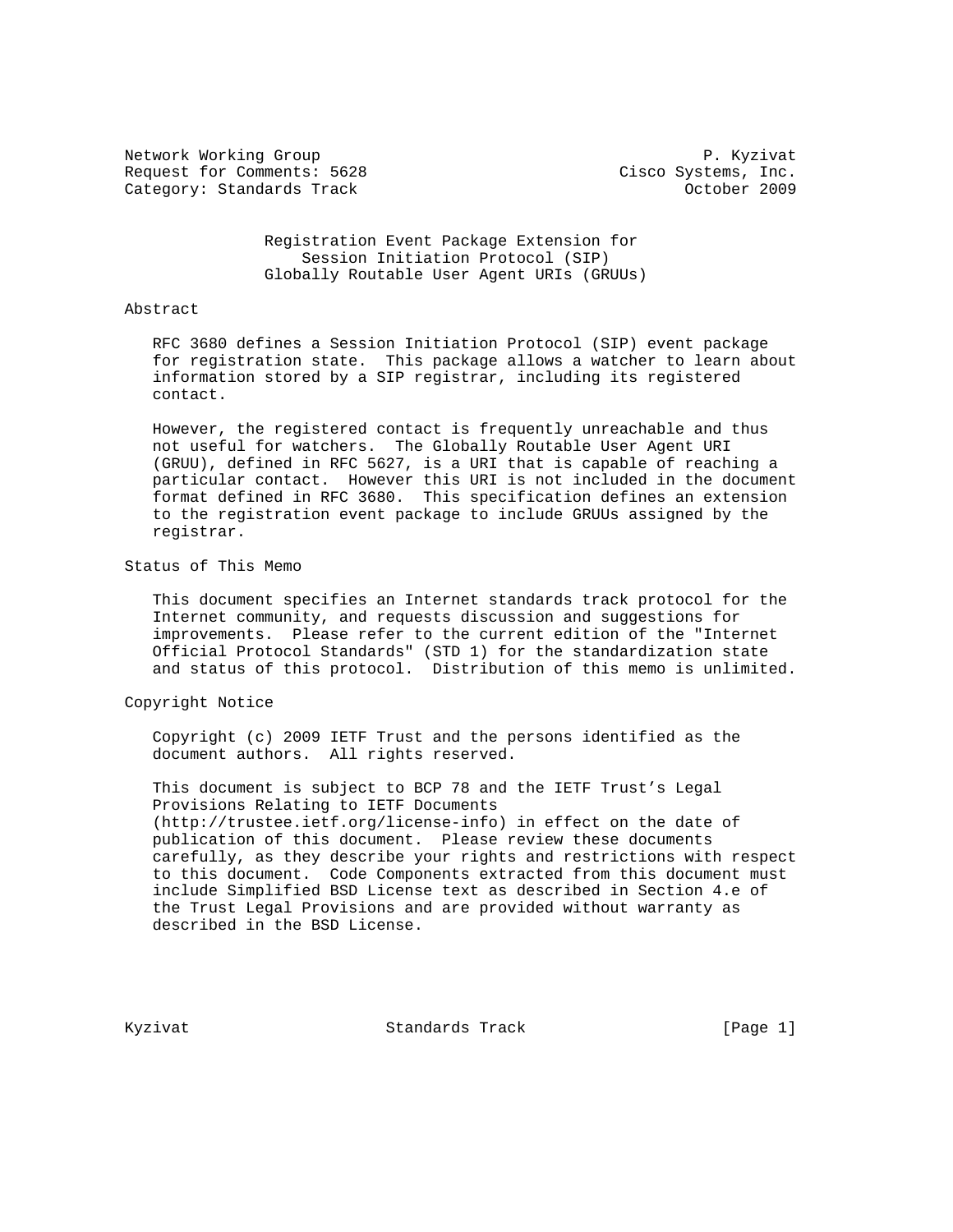This document may contain material from IETF Documents or IETF Contributions published or made publicly available before November 10, 2008. The person(s) controlling the copyright in some of this material may not have granted the IETF Trust the right to allow modifications of such material outside the IETF Standards Process. Without obtaining an adequate license from the person(s) controlling the copyright in such materials, this document may not be modified outside the IETF Standards Process, and derivative works of it may not be created outside the IETF Standards Process, except to format it for publication as an RFC or to translate it into languages other than English.

# Table of Contents

| 2.                                              |                |
|-------------------------------------------------|----------------|
| 3.                                              | 4              |
| Notifier Processing of SUBSCRIBE Requests<br>4. | $\overline{4}$ |
| Notifier Generation of NOTIFY Requests<br>5.    | 4              |
| Subscriber Processing of NOTIFY Requests<br>რ.  | -5             |
| 6.1. Managing Temporary GRUU Lifetime           | -5             |
| 7.                                              | 7              |
| 8 <sub>1</sub>                                  |                |
| 8.1. Example: Welcome Notice 8                  |                |
| 8.2. Example: Implicit Registration 8           |                |
| 9.                                              |                |
|                                                 |                |
| 10.1. URN Sub-Namespace Registration 12         |                |
| 10.2. XML Schema Registration 13                |                |
| 11. Security Considerations 13                  |                |
|                                                 |                |
|                                                 |                |
| 13.1. Normative References 14                   |                |
| 13.2. Informative References 14                 |                |

Kyzivat **Standards Track** [Page 2]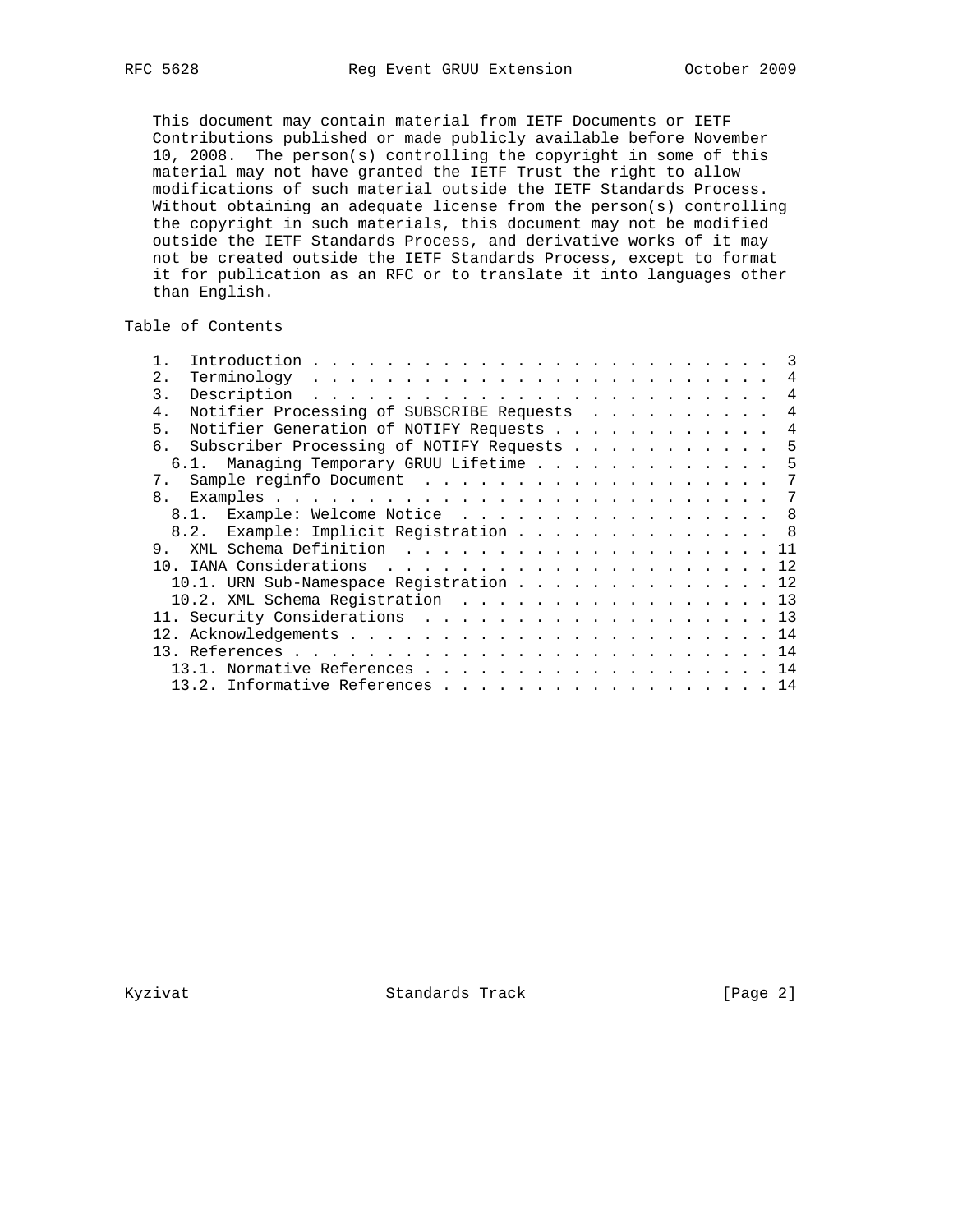# 1. Introduction

 RFC 3680 [2] defines a Session Initiation Protocol (SIP) [5] event package for registration state. This package allows a watcher to learn about information stored by a SIP registrar, including the registered contacts.

 However, a registered contact is frequently unreachable from hosts outside of the domain of the User Agent (UA). It is commonly a private address, or, when it is a public address, access to it may be blocked by firewalls.

 The Globally Routable User Agent URI (GRUU), defined in RFC 5627 [3], is a URI that reaches a particular UA instance, but is reachable by any host on the Internet. GRUUs assigned by the registrar represent additional registration state. However, GRUUs assigned by the registrar are not included in the notifications provided by RFC 3680. For many applications of the registration event package, a GRUU is needed, and not the registered contact.

 For example, the Welcome Notices example in [2] will only operate correctly if the contact address in the registration event notification is reachable by the sender of the welcome notice. When the registering device is using the GRUU extension, it is likely that the registered contact address will not be globally addressable, and a GRUU should be used as the target address for the MESSAGE.

 Another case where this feature may be helpful is within the Third Generation Partnership Project (3GPP) IP Multimedia Subsystem (IMS). IMS employs a technique where a REGISTER of a contact address to one Address of Record (AOR) causes the implicit registration of the same contact to other associated AORs. If GRUUs are requested and obtained as part of the registration request, then additional GRUUs will also be needed for the implicit registrations. While assigning the additional GRUUs is straightforward, informing the registering UA of them is not. In IMS, UAs typically subscribe to the registration event, and subscriptions to the registration event for an AOR result in notifications, each containing the registration state of all the associated AORs. The proposed extension provides a way to easily deliver the GRUUs for the associated AORs.

 As specified in RFC 5627 [3], temporary GRUUs are invalidated when contact address bindings for the corresponding AOR and instance ID are not refreshed, or when a registration to the AOR and instance ID is performed with a new Call-ID. A UA cannot always determine with certainty which temporary GRUUs are valid based solely on the response to the REGISTER requests it has issued, or from

Kyzivat **Standards Track** [Page 3]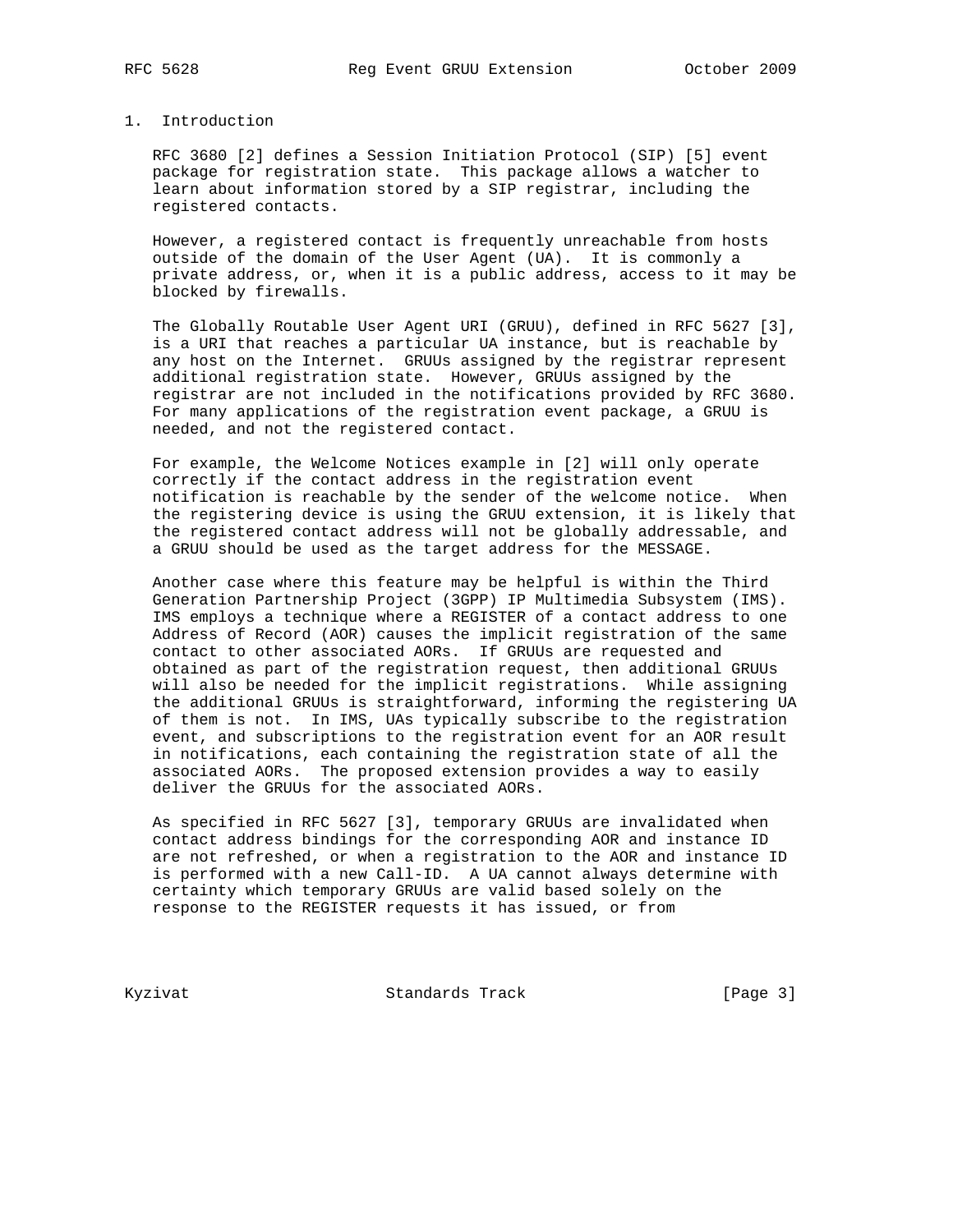notifications according to RFC 3680 [2]. The extension defined in this document provides sufficient information for a UA to determine which temporary GRUUs are valid.

 The registration event package has provisions for including extension elements within the <contact> element. This document defines new elements that may be used in that context to deliver the public and temporary GRUUs corresponding to the contact.

2. Terminology

 The key words "MUST", "MUST NOT", "REQUIRED", "SHALL", "SHALL NOT", "SHOULD", "SHOULD NOT", "RECOMMENDED", "MAY", and "OPTIONAL" in this document are to be interpreted as described in RFC 2119. [1]

3. Description

Two new elements (<pub-gruu> and <temp-gruu>) are defined, each of which contains a GRUU. The <temp-gruu> element also identifies the oldest temporary GRUU that is currently valid.

 These optional elements may be included within the body of a NOTIFY for the registration event package when GRUUs are associated with the contact. The contact URI and the GRUUs are then all available to the watcher.

4. Notifier Processing of SUBSCRIBE Requests

Unchanged from RFC 3680 [2].

5. Notifier Generation of NOTIFY Requests

 A notifier for the registration event package [2] SHOULD include the <pub-gruu> element when a contact has an instance ID and a public GRUU is associated with the combination of the AOR and the instance ID. When present, the <pub-gruu> element MUST be positioned as a child of the <contact> element.

 A notifier for the registration event package [2] MAY include the <temp-gruu> element when a contact has an instance ID and a temporary GRUU is associated with the combination of the AOR and the instance ID. This element SHOULD be included if the subscriber is also authorized to register to the AOR. This element SHOULD NOT be included if the subscriber is not authorized to register to the AOR, unless there is an explicitly configured policy directing that it be included. When present, the <temp-gruu> element MUST be positioned as a child of the <contact> element.

Kyzivat Standards Track [Page 4]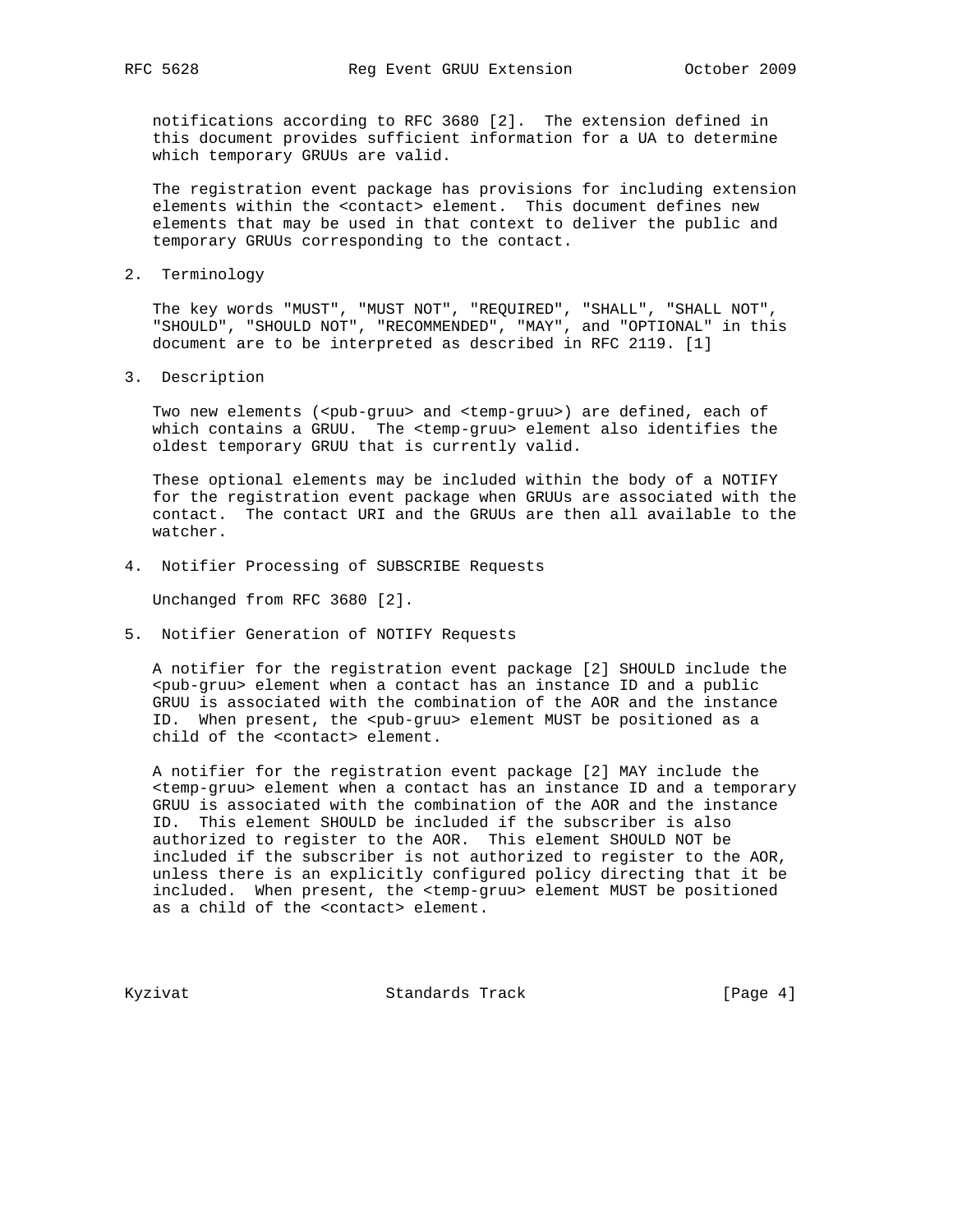Note that it is possible for multiple registered contacts to share the same instance ID. In such a case, each <contact> element will have child <pub-gruu> and <temp-gruu> elements, which are identical to the corresponding child elements in those other <contact> elements that share the same instance ID. Since a particular contact cannot be associated with more than one instance ID, a <contact> element will never have more than one <pub-gruu> and one <temp-gruu> child element.

 If the notifier includes the <pub-gruu> element, it MUST populate the element with the public GRUU that is associated with the instance ID and AOR of the registered contact.

 If the notifier includes the <temp-gruu> element, it MUST populate the element with the most recently assigned temporary GRUU that is associated with the instance ID and AOR of the registered contact. It MUST also populate the element with a "cseq" attribute corresponding to the first (oldest) currently active temporary GRUU that is associated with the instance ID and AOR of the registered contact. The value of the "cseq" attribute is set to the value of the CSeq header field of the REGISTER request that caused that first temporary GRUU to be assigned.

6. Subscriber Processing of NOTIFY Requests

 When a subscriber receives a registration event notification with a <contact> containing a <pub-gruu>, it MAY associate the public GRUU with the corresponding AOR and instance ID. Any previously received public GRUU for the same AOR and instance ID MUST be discarded. (It will no longer function.)

 When a subscriber receives a registration event notification with a <contact> containing a <temp-gruu>, it MAY associate the temporary GRUU, together with the "callid" and "cseq" attributes, with the corresponding AOR and instance ID.

 Subscribers that are unaware of this extension will, as required by [2], ignore the <pub-gruu> and <temp-gruu> elements.

## 6.1. Managing Temporary GRUU Lifetime

 Section 4.2 of RFC 5627 [3] gives guidance for developers of UAs on how to ensure that only valid temporary GRUUs are retained and used by the UA. A UA cannot always determine with certainty which temporary GRUUs are valid based solely on the information contained in responses to the REGISTER requests it has issued or from the information contained in notifications that conform solely to RFC 3680 [2]. The extension defined in this document provides sufficient

Kyzivat **Standards Track** [Page 5]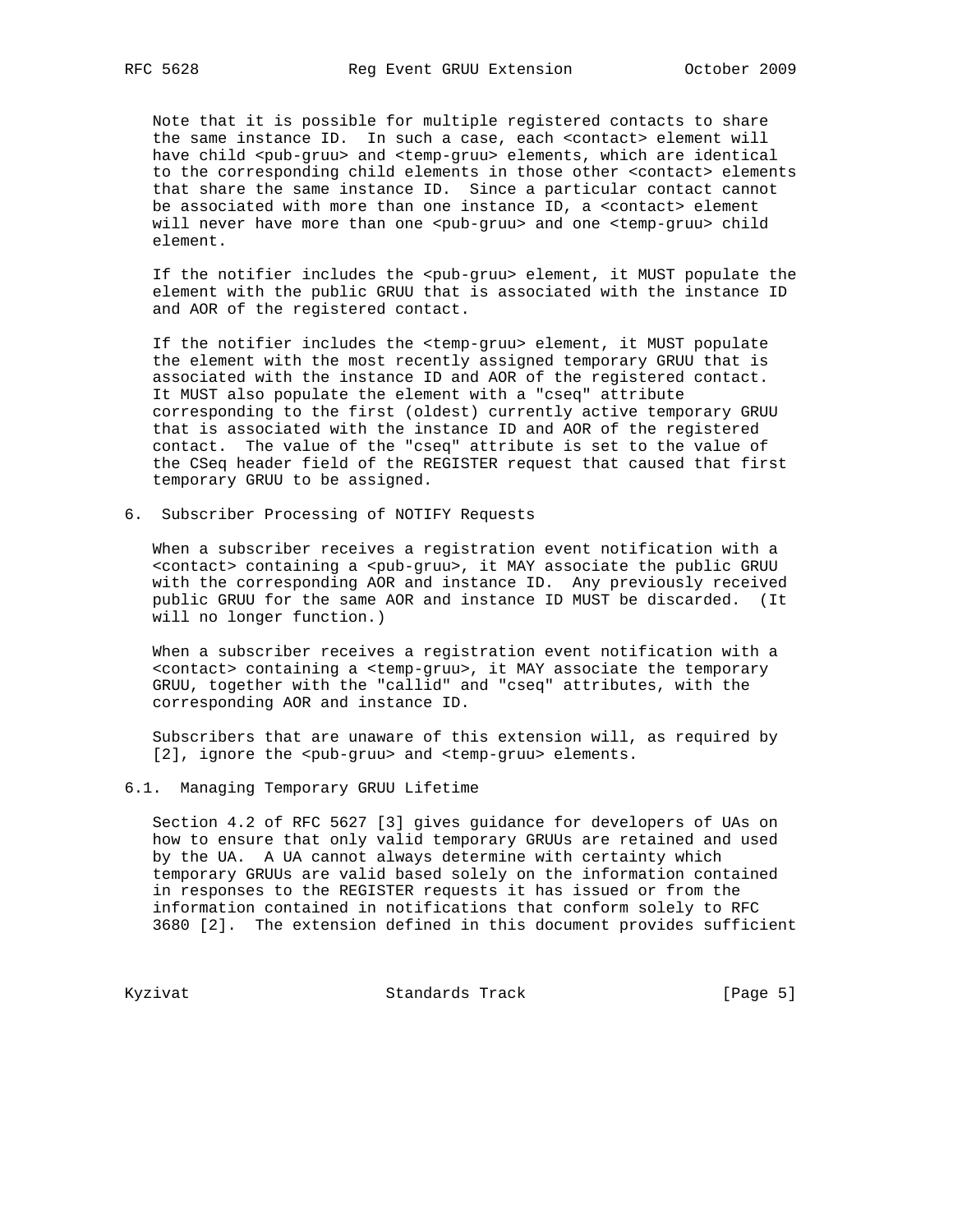added information for a UA to determine which temporary GRUUs are valid. The extension to RFC 3680 defined in this document provides added information to help with that process. The following are steps that the UA MAY take to ensure it only retains valid GRUUs:

- o The UA should subscribe to the registration event package for the AOR it is registering.
- o When a UA receives a 2xx response to a REGISTER request, it may extract and retain temporary GRUUs from the response for future use, as long as they remain valid. Appropriate GRUUs to retain are those corresponding to the contact address and instance ID it has registered. (Typically, the UA will register only one contact address, and so receive at most one temporary GRUU.)
- o The UA may add the temporary GRUU to the set of valid temporary GRUUs associated with the AOR. (Note, in this case AOR is the To-address of the REGISTER request.) To aid in tracking validity, the UA should also associate a "callid" attribute and "cseq" attribute with the temporary GRUU, with values obtained respectively from the Call-ID and CSeq values of the REGISTER response containing the temporary GRUU.
- o If the UA receives a registration event notification with an AOR (that it supports) and a <contact>, for a contact address and instance ID (that it has registered and that contains a <temp gruu>), it may update its set of valid temporary GRUUs associated with the AOR, as follows:
	- \* It may add the temporary GRUU to the set. To aid in tracking validity, the UA should associate the "callid" and "cseq" attributes of the <contact> with the GRUU in the set.
	- \* It should remove any temporary GRUUs with a "callid" attribute value different from that in the value of the "callid" attribute of the <contact>, or with a "cseq" attribute with value less than the value of the "first-cseq" attribute of the <temp-gruu>.
- o If the UA receives a registration event notification with an AOR that it supports, and there are no <contact> entries for its instance ID, then it should discard all the temporary GRUUs it has saved for that AOR.

Kyzivat **Standards Track** [Page 6]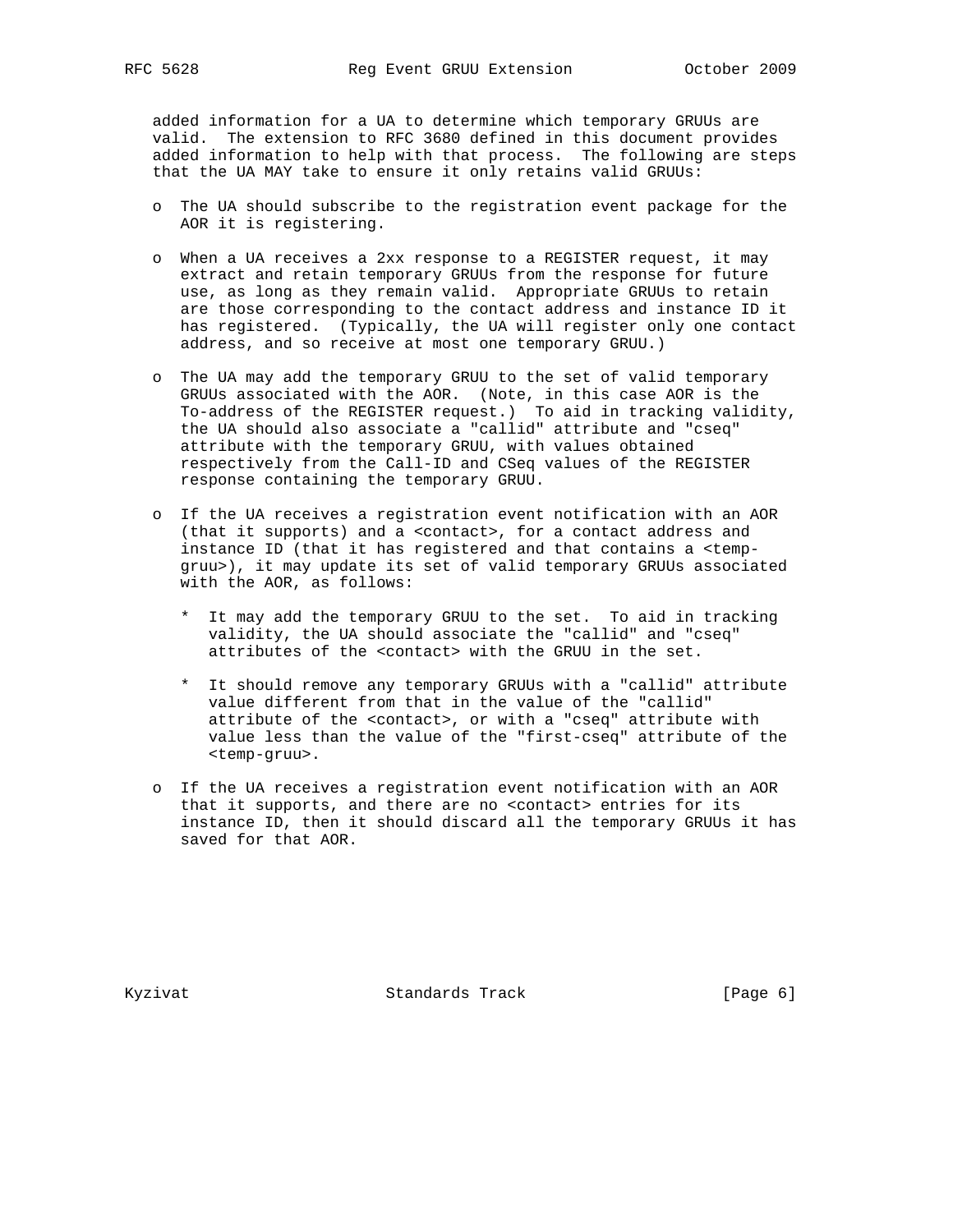#### 7. Sample reginfo Document

 Note: This example and others in the following section are indented for readability by the addition of a fixed amount of whitespace to the beginning of each line. This whitespace is not part of the example. The conventions of [7] are used to describe representation of long message lines.

 The following is an example registration information document that includes the new element:

```
 <?xml version="1.0"?>
     <reginfo xmlns="urn:ietf:params:xml:ns:reginfo"
         xmlns:gr="urn:ietf:params:xml:ns:gruuinfo"
         version="0" state="full">
       <registration aor="sip:user@example.com" id="as9"
            state="active">
         <contact id="76" state="active" event="registered"
            duration-registered="36001" expires="3599"
            callid="1j9FpLxk3uxtm8tn@192.0.2.1" cseq="54321"
           q = "0.8" <uri>sip:user@192.0.2.1</uri>
 <allOneLine>
              <unknown-param name="+sip.instance">
"<urn:uuid:f81d4fae-7dec-11d0-a765-00a0c91e6bf6&gt;"
 </unknown-param>
 </allOneLine>
 <allOneLine>
              <gr:pub-gruu uri="sip:user@example.com
 ;gr=hha9s8d-999a"/>
 </allOneLine>
 <allOneLine>
              <gr:temp-gruu uri="sip:8ffkas08af7fasklzi9@example.com
 ;gr" first-cseq="54301"/>
 </allOneLine>
        </contact>
       </registration>
     </reginfo>
```
#### 8. Examples

 Note: In the following examples, the SIP messages have been simplified, removing headers that are not pertinent to the example.

When the value of the Content-Length header field is "...", this means that the value should be the computed length of the body.

Kyzivat **Standards Track** [Page 7]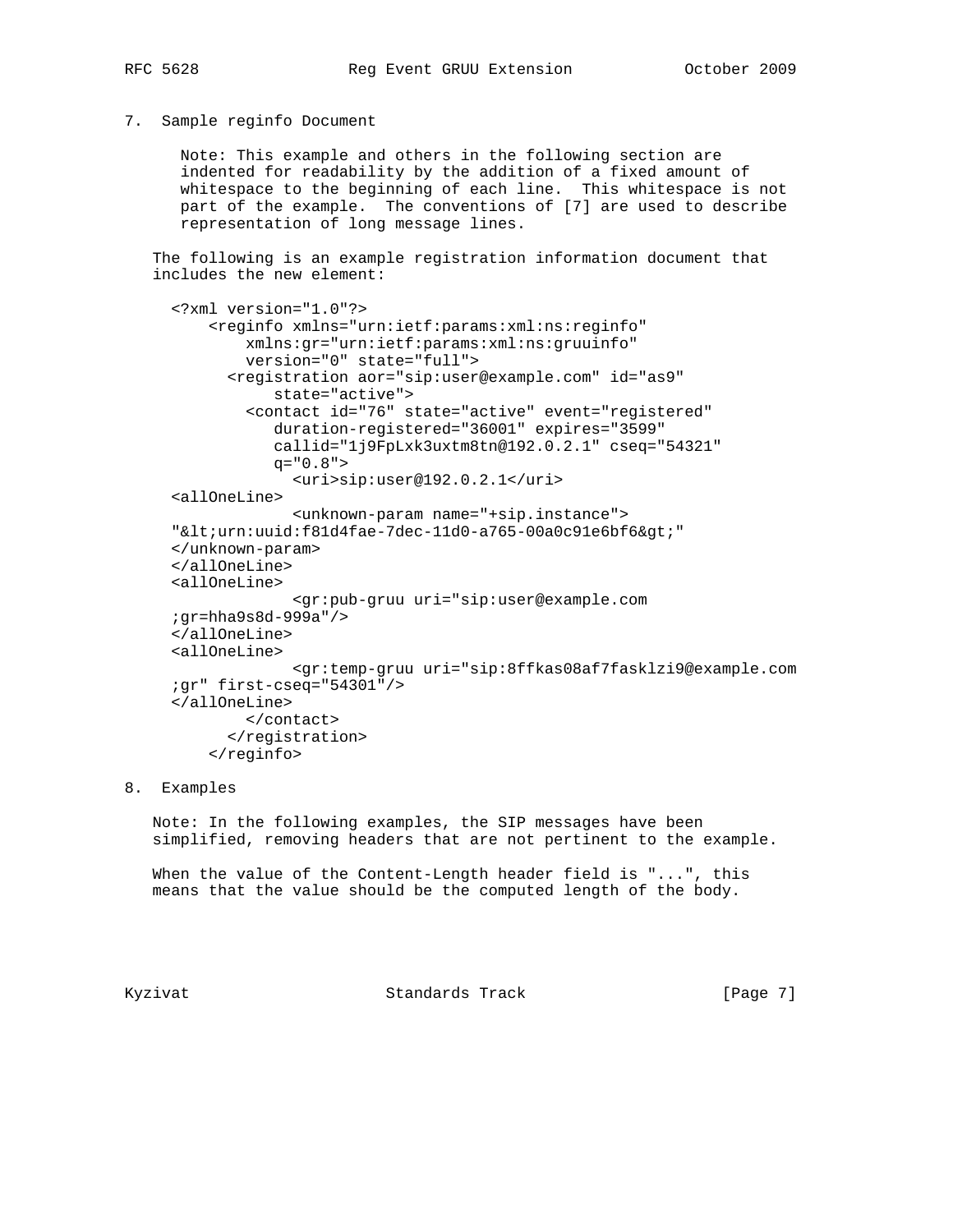### 8.1. Example: Welcome Notice

 Consider the Welcome Notices example in [2]. When the application server receives a notification of a new registration containing the reginfo shown in Section 7, it should address messages using the contained public GRUU as follows:

 MESSAGE sip:user@example.com;gr=hha9s8d-999a SIP/2.0 To: <sip:user@example.com> From: "SIPland Notifier" <sip:notifier@example.com>;tag=7xy8 Content-Type: text/plain Content-Length: ...

 Welcome to SIPland! Blah, blah, blah.

### 8.2. Example: Implicit Registration

 In a 3GPP IMS setting, a UA may send a single register message, requesting assignment of GRUUs, as follows:

 REGISTER sip:example.net SIP/2.0 From: <sip:user\_aor\_1@example.net>;tag=5ab4 To: <sip:user\_aor\_1@example.net> Call-ID: faif9a@ua.example.com CSeq: 23001 REGISTER Contact: <sip:ua.example.com> ;expires=3600 ;+sip.instance="<urn:uuid:f81d4fae-7dec-11d0-a765-00a0c91e6bf6>" Supported: path, gruu Content-Length: 0

 The response reports success of the registration and returns the GRUUs assigned for the combination of AOR, instance ID, and Contact. It also indicates (via the P-Associated-URI header [6]) that there are two other associated AORs that may have been implicitly registered using the same contact. Each of those implicitly registered AORs will have unique GRUUs assigned. The REGISTER response will not include those GRUUs; it will only include the GRUUs for the AOR and instance ID explicitly included in the registration.

 SIP/2.0 200 OK From: <sip:user\_aor\_1@example.net>;tag=5ab4 To: <sip:user\_aor\_1@example.net>;tag=373392 Call-ID: faif9a@ua.example.com CSeq: 23001 REGISTER Path: <sip:proxy.example.net;lr> Service-Route: <sip:proxy.example.net;lr>

Kyzivat **Standards Track** [Page 8]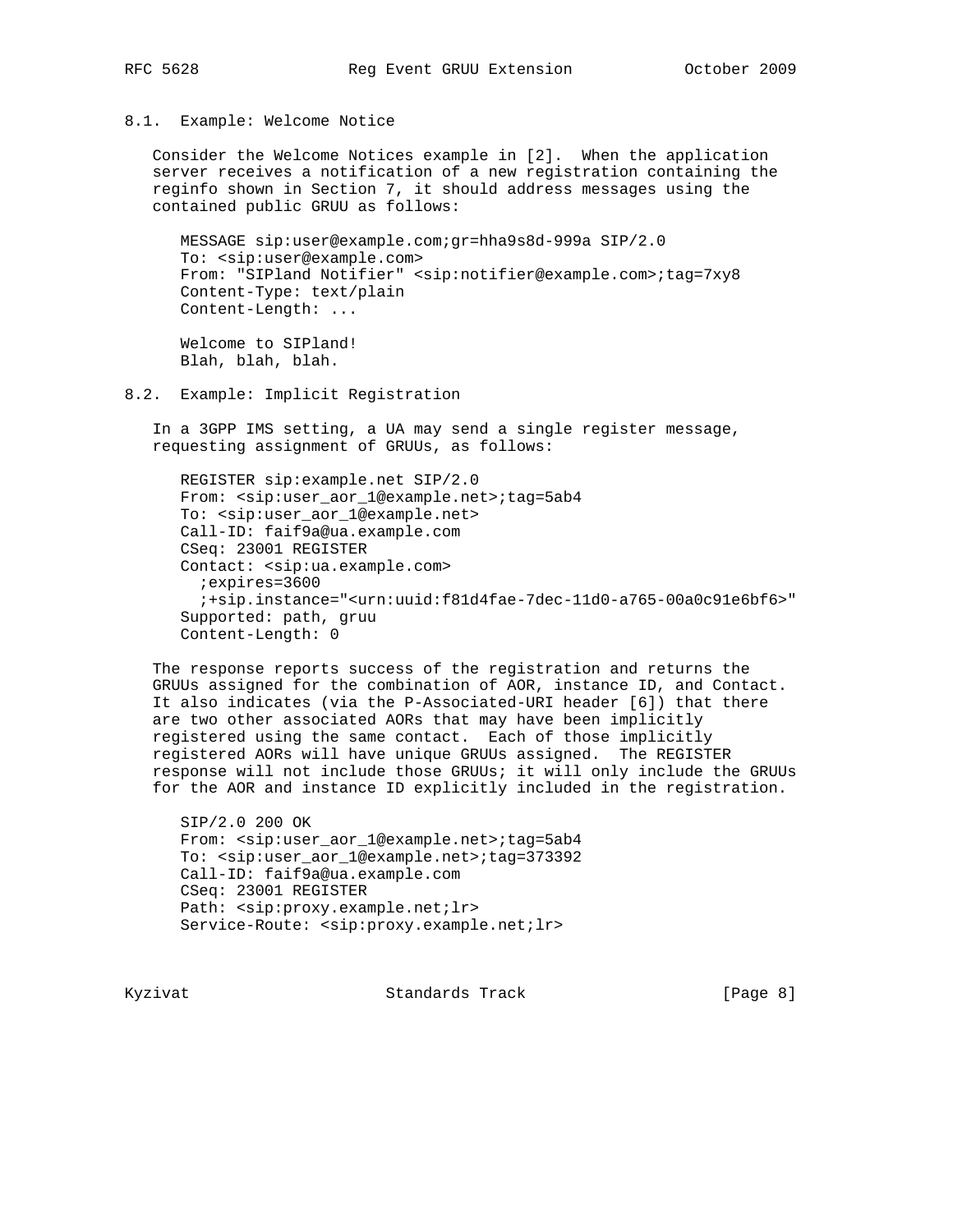```
 Contact: <sip:ua.example.com>
      ;expires=3600
      ;+sip.instance="<urn:uuid:f81d4fae-7dec-11d0-a765-00a0c91e6bf6>"
      ;pub-gruu="sip:user_aor_1@example.net;gr=hha9s8d-999a"
      ;temp-gruu="sip:8ffkas08af7fasklzi9@example.net;gr"
    P-Associated-URI: <sip:user_aor_2@example.net>,
      <sip:+358504821437@example.net;user=phone>
    Content-Length: 0
 The UA then subscribes to the registration event package as follows:
    SUBSCRIBE sip:user_aor_1@example.net SIP/2.0
   From: <sip:user_aor_1@example.net>;tag=27182
   To: <sip:user_aor_1@example.net>
    Call-ID: gbjg0b@ua.example.com
   CSeq: 45001 SUBSCRIBE
   Route: <sip:proxy.example.net;lr>
   Event: reg
   Expires: 3600
   Accept: application/reginfo+xml
   Contact: <sip:user_aor_1@example.net;gr=hha9s8d-999a>
   Content-Length: 0
 (The successful response to the subscription is not shown.) Once the
 subscription is established, an initial notification is sent giving
 registration status. In IMS deployments, the response includes, in
 addition to the status for the requested URI, the status for the
 other associated URIs.
  NOTIFY sip:user_aor_1@example.net;gr=hha9s8d-999a SIP/2.0
  From: <sip:user_aor_1@example.net>;tag=27182
  To: <sip:user_aor_1@example.net>;tag=262281
  Call-ID: gbjg0b@ua.example.com
  CSeq: 633 NOTIFY
   Subscription-State: active;expires=3600
  Event: reg
   Content-Type: application/reginfo+xml
   Contact: <sip:registrar.example.net>
   Content-Length: ...
   <?xml version="1.0"?>
       <reginfo xmlns="urn:ietf:params:xml:ns:reginfo"
           xmlns:gr="urn:ietf:params:xml:ns:gruuinfo"
           version="1" state="full">
         <registration aor="sip:user_aor_1@example.net" id="a7"
              state="active">
           <contact id="92" state="active" event="registered"
              duration-registered="1" expires="3599"
```
Kyzivat **Standards Track** [Page 9]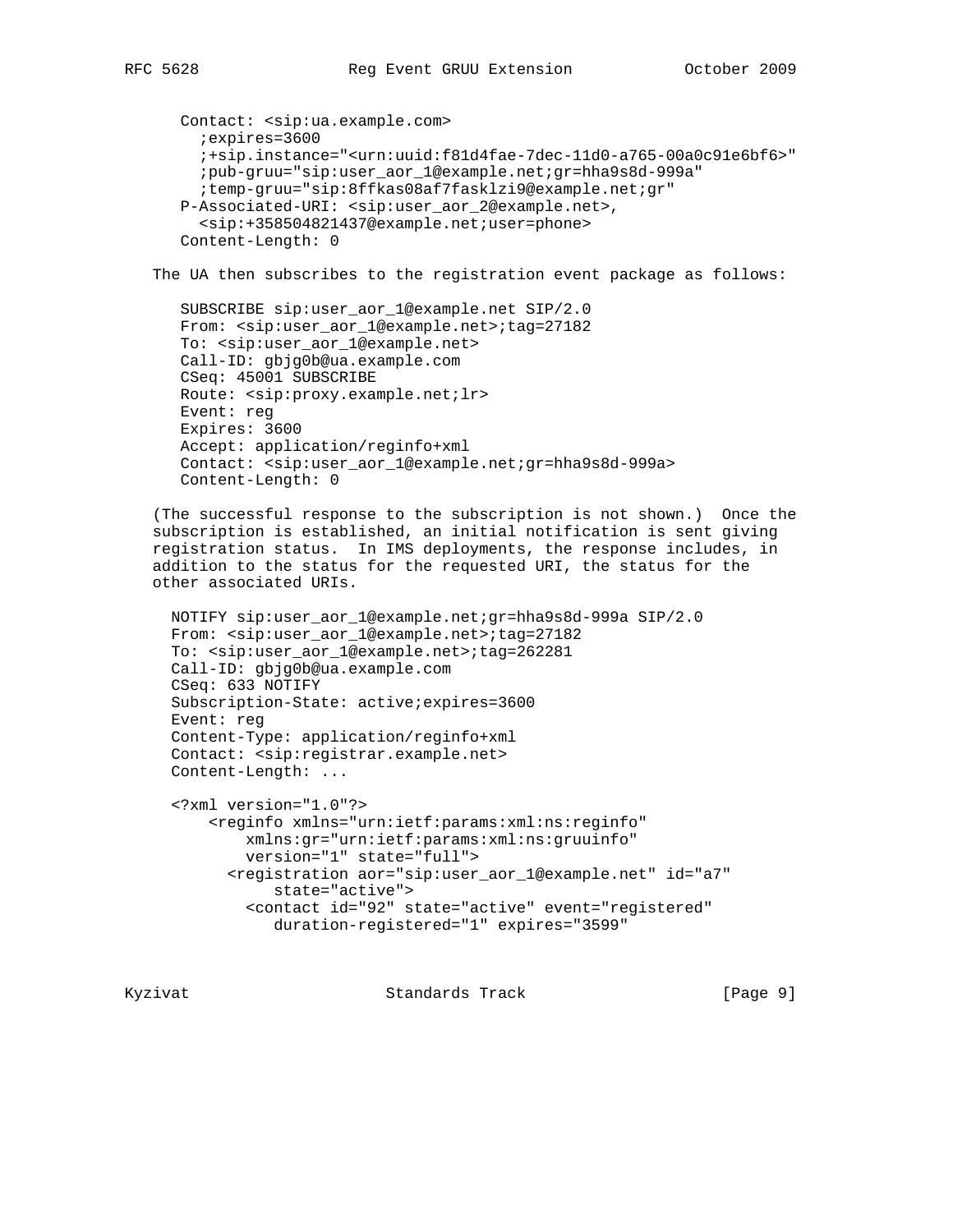```
 callid="faif9a@ua.example.com" cseq="23001">
              <uri>
                 sip:ua.example.com
              </uri>
 <allOneLine>
              <unknown-param name="+sip.instance">
"<urn:uuid:f81d4fae-7dec-11d0-a765-00a0c91e6bf6&gt;"
 </unknown-param>
 </allOneLine>
 <allOneLine>
              <gr:pub-gruu uri="sip:user_aor_1@example.net
 ;gr=hha9s8d-999a"/>
 </allOneLine>
 <allOneLine>
              <gr:temp-gruu uri="sip:8ffkas08af7fasklzi9@example.net
 ;gr" first-cseq="54301"/>
 </allOneLine>
         </contact>
       </registration>
       <registration aor="sip:user_aor_2@example.net" id="a8"
            state="active">
         <contact id="93" state="active" event="created"
            duration-registered="1" expires="3599"
            callid="faif9a@ua.example.com" cseq="23001">
             curi>
                 sip:ua.example.com
              </uri>
 <allOneLine>
              <unknown-param name="+sip.instance">
"<urn:uuid:f81d4fae-7dec-11d0-a765-00a0c91e6bf6&gt;"
 </unknown-param>
 </allOneLine>
 <allOneLine>
              <gr:pub-gruu uri="sip:user_aor_2@example.net
 ;gr=hha9s8d-999b"/>
 </allOneLine>
 <allOneLine>
              <gr:temp-gruu uri="sip:07hcovy36vp6vngvbia@example.net
 ;gr" first-cseq="54301"/>
 </allOneLine>
         </contact>
       </registration>
       <registration
            aor="sip:+358504821437@example.net;user=phone"
            id="a9"
            state="active">
         <contact id="94" state="active" event="created"
            duration-registered="1" expires="3599"
```
Kyzivat Standards Track [Page 10]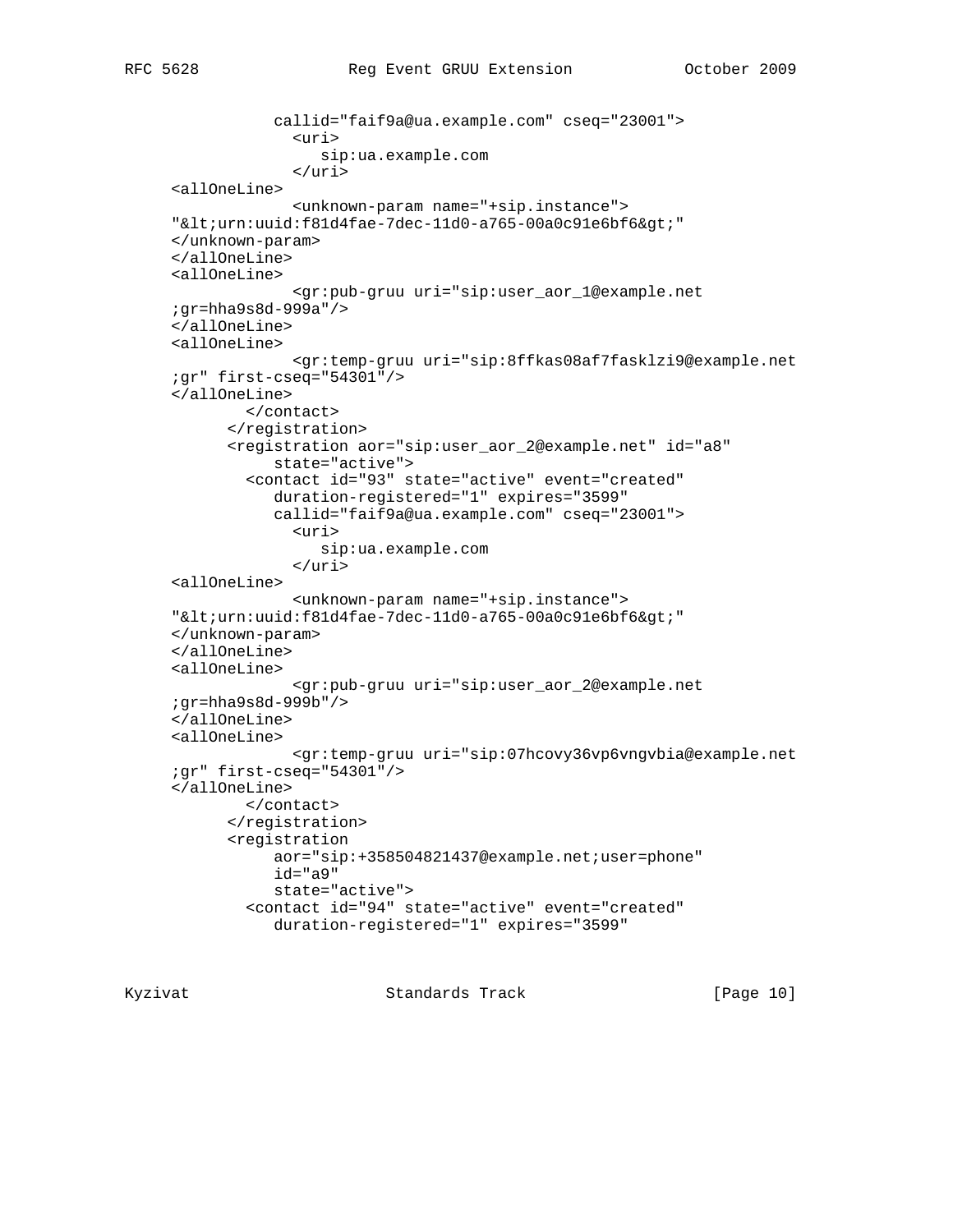```
 callid="faif9a@ua.example.com" cseq="23001">
              <uri>
                  sip:ua.example.com
              </uri>
 <allOneLine>
              <unknown-param name="+sip.instance">
"<urn:uuid:f81d4fae-7dec-11d0-a765-00a0c91e6bf6&gt;"
 </unknown-param>
 </allOneLine>
 <allOneLine>
              <gr:pub-gruu uri="sip:+358504821437@example.net
 ;user=phone;gr=hha9s8d-999c"/>
 </allOneLine>
 <allOneLine>
              <gr:temp-gruu uri="sip:h99egjbv17fe8ibvlka@example.net
 ;gr" first-cseq="54301"/>
 </allOneLine>
         </contact>
       </registration>
     </reginfo>
```
 The status indicates that the associated URIs all have the same contact registered. It also includes the unique GRUUs that have been assigned to each. The UA may then retain those GRUUs for use when establishing dialogs using the corresponding AORs.

```
9. XML Schema Definition
```
 The <pub-gruu> and <temp-gruu> elements are defined within a new XML namespace URI. This namespace is "urn:ietf:params:xml:ns:gruuinfo". The schema for these elements is:

```
 <?xml version="1.0" encoding="UTF-8"?>
   <xs:schema targetNamespace="urn:ietf:params:xml:ns:gruuinfo"
    elementFormDefault="qualified"
     attributeFormDefault="unqualified"
    xmlns:xs="http://www.w3.org/2001/XMLSchema"
     xmlns:tns="urn:ietf:params:xml:ns:gruuinfo">
     <xs:complexType name="pubGruu">
       <xs:attribute name="uri" type="xs:anyURI"
                     use="required"/>
     </xs:complexType>
     <xs:complexType name="tempGruu">
       <xs:complexContent>
         <xs:extension base="tns:pubGruu">
           <xs:attribute name="first-cseq"
                          type="xs:unsignedLong"
                          use="required"/>
```
Kyzivat Standards Track [Page 11]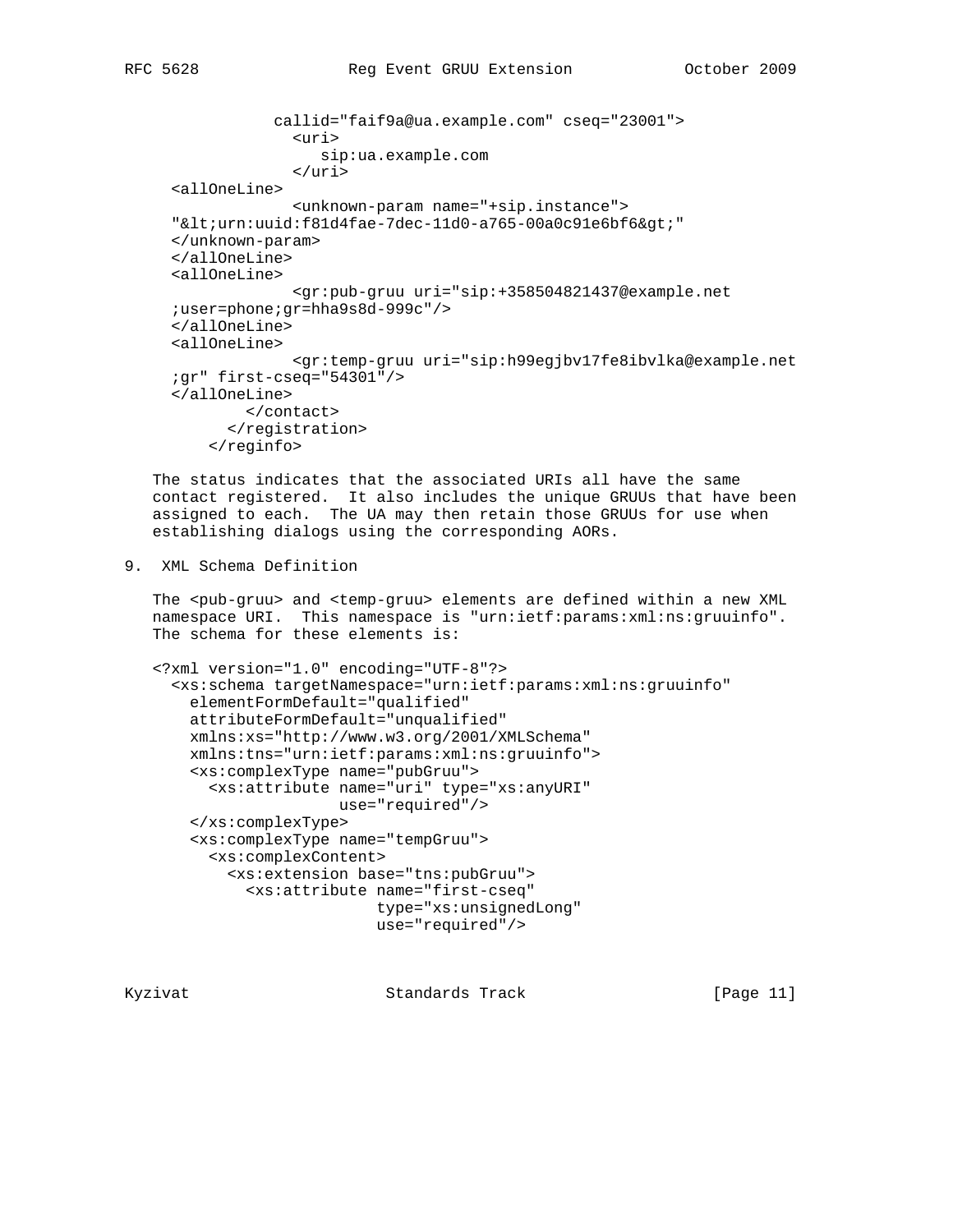```
 </xs:extension>
    </xs:complexContent>
  </xs:complexType>
  <xs:element name="pub-gruu" type="tns:pubGruu"/>
  <xs:element name="temp-gruu" type="tns:tempGruu"/>
 </xs:schema>
```
10. IANA Considerations

There are two IANA considerations associated with this specification.

10.1. URN Sub-Namespace Registration

 This section registers a new XML namespace, per the guidelines in [4].

URI: The URI for this namespace is urn:ietf:params:xml:ns:gruuinfo

 Registrant Contact: IETF, SIPPING working group, <sipping@ietf.org>, Paul Kyzivat <pkyzivat@cisco.com>

XML:

```
 BEGIN
 <?xml version="1.0"?>
 <!DOCTYPE html PUBLIC "-//W3C//DTD XHTML Basic 1.0//EN"
           "http://www.w3.org/TR/xhtml-basic/xhtml-basic10.dtd">
 <html xmlns="http://www.w3.org/1999/xhtml">
 <head>
   <meta http-equiv="content-type"
      content="text/html;charset=iso-8859-1"/>
   <title>Reg Information GRUU Extension Namespace</title>
 </head>
 <body>
    <h1>Namespace for Reg Information GRUU Extension</h1>
    <h2>urn:ietf:params:xml:ns:gruuinfo</h2>
    <p>See <a href="http://www.rfc-editor.org/rfc/rfc5628.txt">
      RFC5628</a>.</p>
 </body>
 </html>
 END
```
Kyzivat Standards Track [Page 12]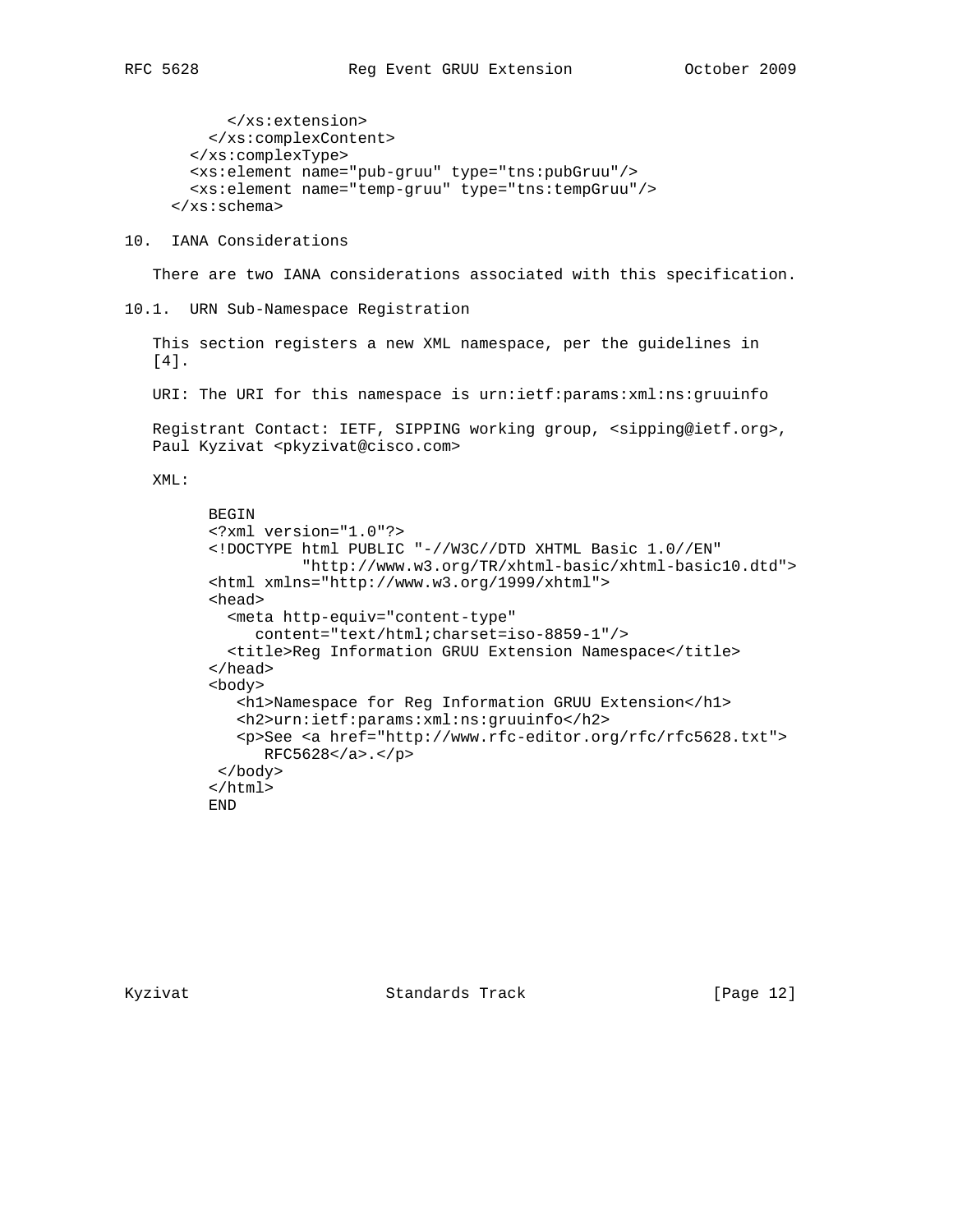10.2. XML Schema Registration

This section registers an XML schema per the procedures in [4].

URI: urn:ietf:params:xml:schema:gruuinfo.

 Registrant Contact: IETF, SIPPING working group, <sipping@ietf.org>, Paul Kyzivat <pkyzivat@cisco.com>

The XML for this schema can be found in Section 9.

11. Security Considerations

 Security considerations for the registration event package are discussed in RFC 3680 [2], and those considerations apply here.

 If a contact address obtained via subscription to the registration event package is not reachable by the subscriber, then its disclosure may arguably be considered a minimal security risk. In that case, the inclusion of a GRUU may be considered to increase the risk by providing a reachable address. On the other hand, requests addressed to a GRUU are always first processed by the servicing proxy before they reach the intended User Agent. The proxy may control access as desired, just as it may for the AOR. For instance, the proxy servicing a GRUU may accept requests from senders whose identity appears on a white list, and reject other requests. In this respect, disclosing a GRUU presents no more risk than disclosing the AOR.

 Temporary GRUUs have an additional security consideration. The intent of the temporary GRUU is to provide a contact address that cannot be correlated to the identity of the calling party. The recipient of a call using a temporary GRUU may guess the identity of the calling party and then attempt to obtain the temporary GRUUs assigned to that caller to confirm the conjecture. Two possible approaches to obtaining the temporary GRUUs are:

- o Send a REGISTER request to a conjectured caller.
- o Send a SUBSCRIBE request for the registration event package to the conjectured caller.

 Typically, REGISTER is restricted to devices or users that are authorized to originate and receive calls with the AOR. Anonymity among users of the same AOR is hard to achieve and typically unnecessary. It is recommended (see Section 5) that the authorization policy for the registration event package permit only those subscribers who are authorized to register to the AOR to receive temporary GRUUs. With this policy, the confidentiality of

Kyzivat **Standards Track** [Page 13]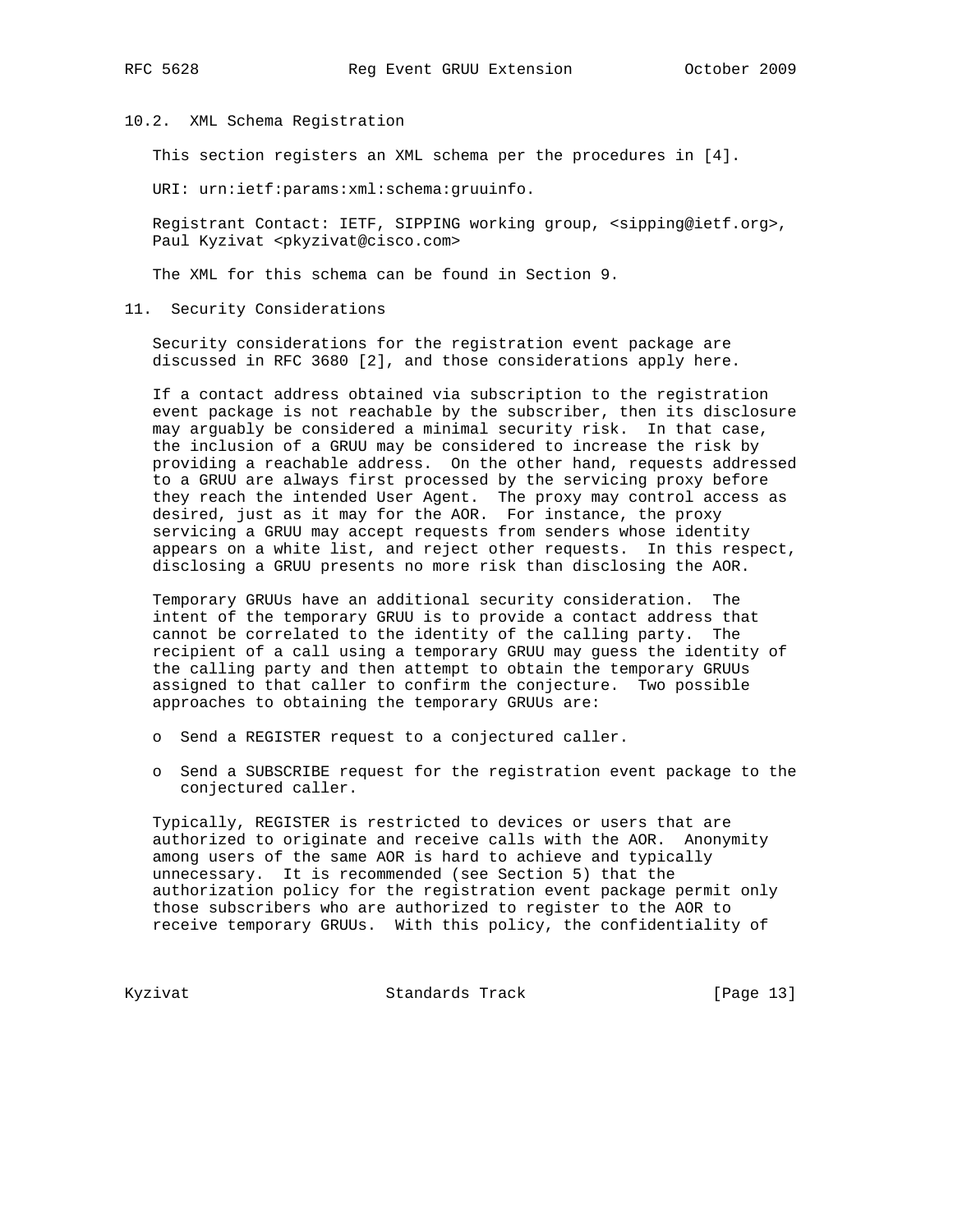the temporary GRUU will be the same with and without the registration event package. User Agents that use a temporary GRUU should note that confidentiality does not extend to parties that are permitted to register to the AOR or to obtain the temporary GRUU when subscribing to the registration event package.

#### 12. Acknowledgements

 The author would like to thank Jonathan Rosenberg for help with this document, and Jari Urpalainen for assistance with the XML.

- 13. References
- 13.1. Normative References
	- [1] Bradner, S., "Key words for use in RFCs to Indicate Requirement Levels", BCP 14, RFC 2119, March 1997.
	- [2] Rosenberg, J., "A Session Initiation Protocol (SIP) Event Package for Registrations", RFC 3680, March 2004.
	- [3] Rosenberg, J., "Obtaining and Using Globally Routable User Agent (UA) URIs (GRUU) in the Session Initiation Protocol (SIP)", RFC 5627, October 2009.
	- [4] Mealling, M., "The IETF XML Registry", BCP 81, RFC 3688, January 2004.
- 13.2. Informative References
	- [5] Rosenberg, J., Schulzrinne, H., Camarillo, G., Johnston, A., Peterson, J., Sparks, R., Handley, M., and E. Schooler, "SIP: Session Initiation Protocol", RFC 3261, June 2002.
	- [6] Garcia-Martin, M., Henrikson, E., and D. Mills, "Private Header (P-Header) Extensions to the Session Initiation Protocol (SIP) for the 3rd-Generation Partnership Project (3GPP)", RFC 3455, January 2003.
	- [7] Sparks, R., Hawrylyshen, A., Johnston, A., Rosenberg, J., and H. Schulzrinne, "Session Initiation Protocol (SIP) Torture Test Messages", RFC 4475, May 2006.

Kyzivat Standards Track [Page 14]